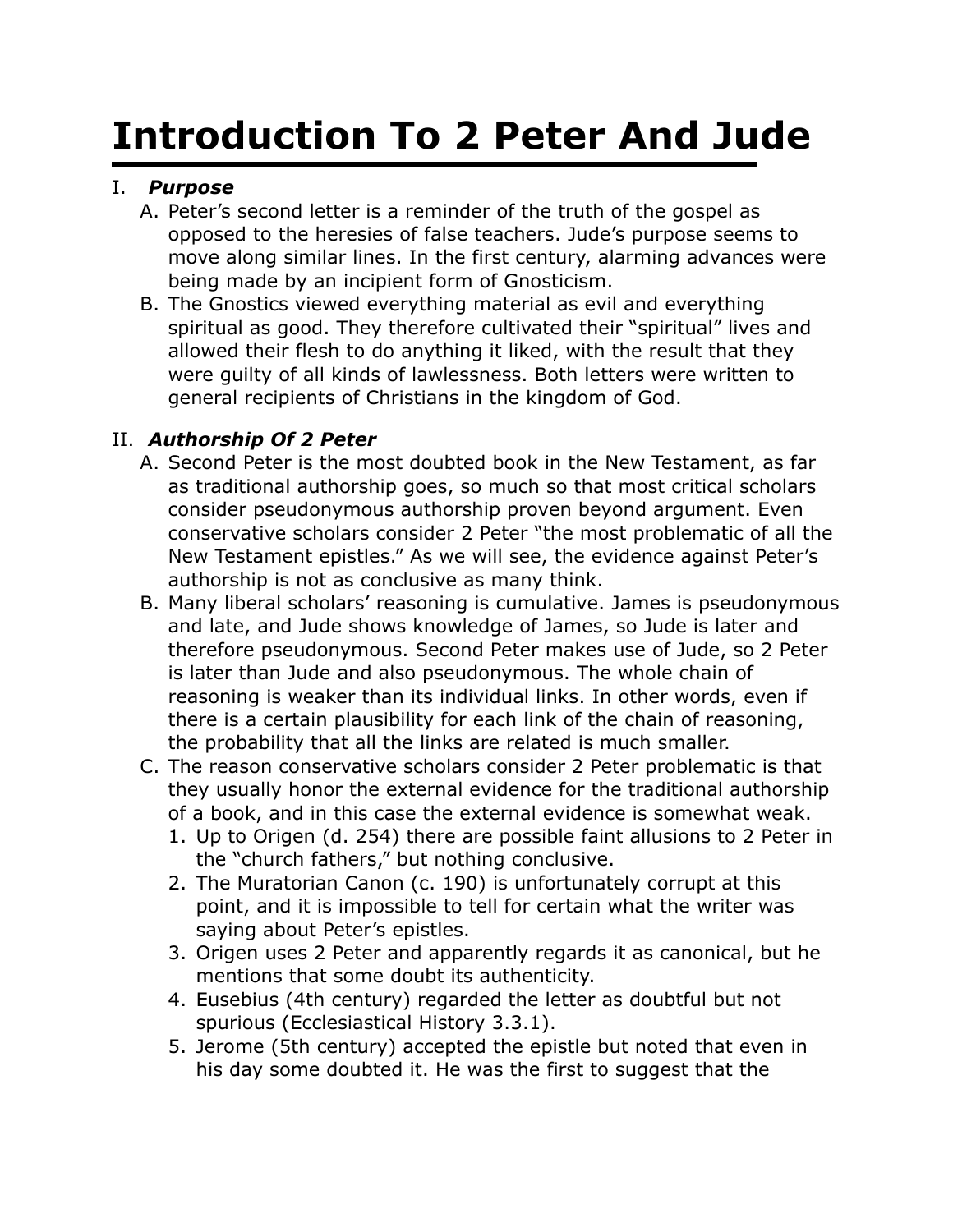language differences between 1 and 2 Peter sprang from Peter's use of two different secretaries.

- D. The external evidence, then, shows doubts from the earliest records we have of reactions to 2 Peter, but no one rejecting it as false.
- E. There are a number of arguments against Peter's authorship.
	- 1. Personal references.
		- a) The author calls himself Peter and refers to his presence at the transfiguration. He refers in 3:1 to a former letter he has written and again and again drops hints that he is the apostle Peter. Critical scholars think he is overdoing it, "protesting too much," and thereby showing his hand.
		- b) But they cannot have it both ways. In a letter like 1 Peter, the absence of personal references is used as an argument against authenticity. It seems that the personal references idea is brought in to support a stand taken on other grounds. Since the argument can cut both ways, it has limited use.
	- 2. Reference to Paul.
		- a) Scholars say that the author refers to a collection of Paul's letters, which we know to have taken place around A.D. 90. This proves that 2 Peter was written after 90.
		- b) But Peter's statement does not require Paul's letters to have been collected, just to have been written and circulated; and we do not know for sure when the letters were collected. This is a case of trying to prove one hypothesis by means of another.
	- 3. Gnostic opponents.
		- a) Some have said that since 2 Peter's opponents seem to be Gnostic, this argues for a second century date.
		- b) It is true that the great Gnostic systems of Valentinus, Ptolemaeus, Basilides, etc., were second century phenomena, but it is clear that many Gnostic type ideas were "in the air" in the first century and perhaps even earlier.
		- c) First Corinthians, written in the mid-fifties, has pre-Gnostic ideas. Second Peter only requires the Gnostic attitude and some Gnostic ideas; a Gnostic "theology" or school is not required.
	- 4. "The fathers fell asleep."
		- a) The statement by scoffers in 3:4 that "the fathers" have long since died and the Lord has not come is taken by some to refer to the first generation of Christians.
		- b) This is not necessarily so; the "fathers" could simple be "our ancestors," and the reference could be to the fact that the world has not changed radically within human memory.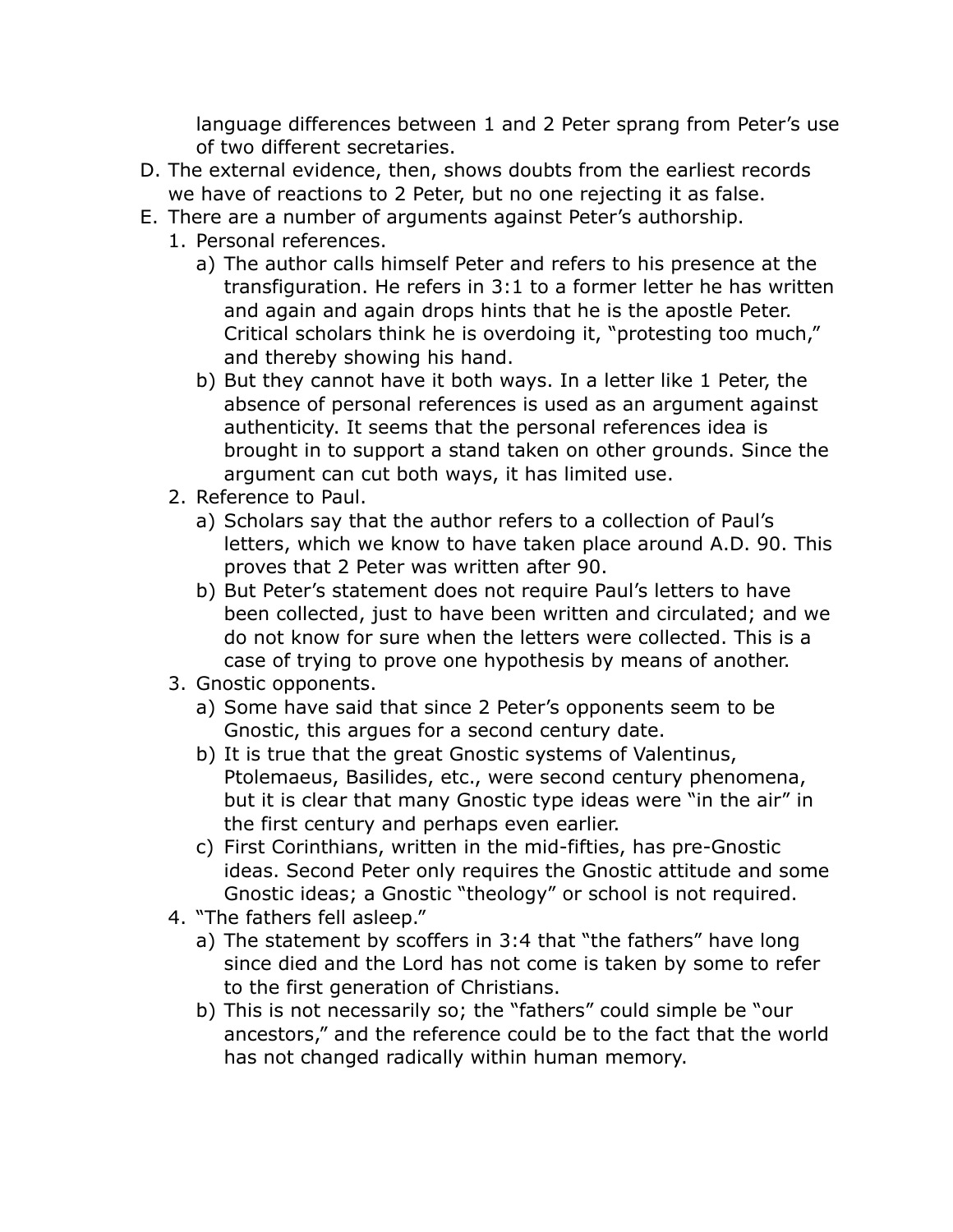- 5. Second Peter's use of Jude.
	- a) Liberal scholars think that Jude was pseudonymous and are sure that 2 Peter shows evidence of familiarity with Jude.
	- b) The use of Jude by Peter will be discussed later. But if Jude is genuine the argument collapses.
- 6. Differences in style and doctrinal expression between 1 and 2 Peter.
	- a) This difference is real; the two show different Greek styles and different patterns of thought. Jerome's suggestion that Peter used two different secretaries makes a lot of sense.
		- (1) We have evidence that Peter's command of literary Greek may have been weak. Mark is said to have been his interpreter in Rome, and Peter is not said to have written a gospel but to have furnished Mark his material. Peter may not have been highly literate, and he may have needed a scribe.
		- (2) We have seen evidence that 1 Peter may have been written with substantial help from Silvanus. If that be true, it is easy to imagine Peter using another scribe, and giving him a similar amount of freedom, in writing 2 Peter.
		- (3) Admittedly, this is the same kind of "chain reasoning" which we accuse liberal scholars of using. But if it is all right for the liberal scholar, it is all right for us, especially since our aim is simply to show that the arguments against authorship of Peter are not that strong.
- 7. To sum up, 2 Peter has been a doubted book through all of its history that we know of. The doubts are not just from modern liberals; ancient "fathers" of the church had their doubts too. But remember that they were doubts only, and that the church used the letter all along and considered it to be the word of God. The actual church use of a book carried a great deal of weight in the decision to canonize it or not.
- 8. The objections to Peter's authorship are serious, but each of them can be plausibly answered. A final test of the book, which admittedly is very subjective, is simply to read Peter's literature (1-2 Peter, the Gospel of Peter, and the Apocalypse of Peter). One can easily see which are in the mainstream of first century Christian (i. e. apostolic) thought and which are written to promote heretical notions.

#### III. *Date Of 2 Peter*

A. We will assume that Peter did indeed write 2 Peter (though probably with the help of a scribe). Second Peter is later than 1 Peter (cf. 2 Peter 3:1).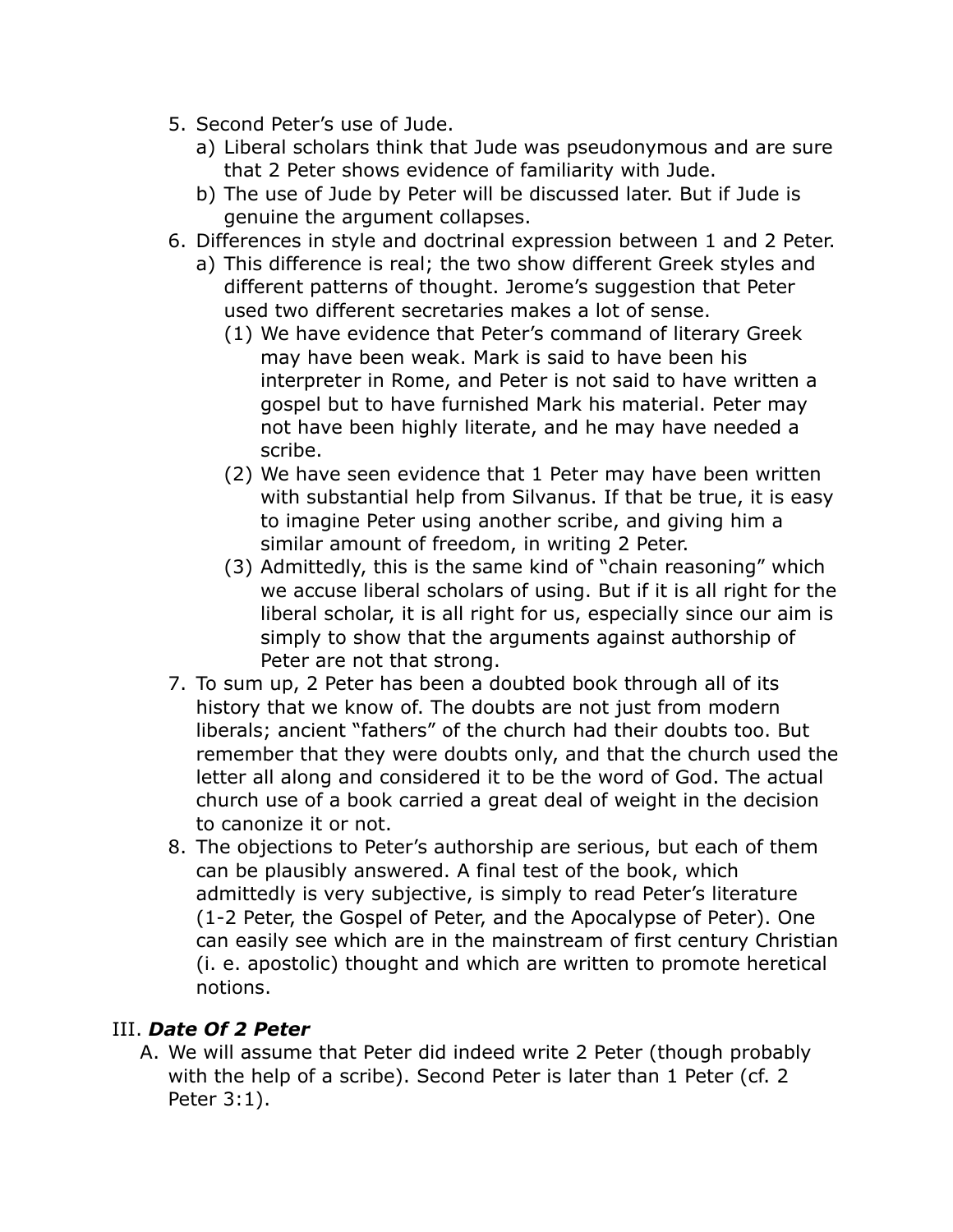B. We have already dated 1 Peter in the mid 60's. If this is so, 2 Peter was written shortly before Peter's death, probably around A.D. 67.

# IV. *Authorship Of Jude*

- A. Jude identifies himself as the brother of James (vs. 1), an elder in the Jerusalem church (Acts 15), and the half brother of Jesus (Matthew 13:55; Mark 6:3).
- B. Doubts about Jude have sprung more from his use of extracanonical material than from the probability of pseudonymous authorship. Two main arguments against authorship by Jude are advanced.
	- 1. The high quality of the Greek.
		- a) We have seen this issue arise again and again, e.g. with James or 1 Peter. The answer is the same. We do not know anything about these men's educational opportunities, and we can be reasonably sure they knew at least some Greek.
		- b) In addition there is always the possibility that any of them used a highly literate scribe, giving him considerable freedom to help with the composition of the work.
	- 2. Internal considerations.
		- a) Jude advances the concept of the faith as something handed down, a deposit in vs. 3. Here again we see, as we do in 1-2 Timothy, Titus, that there is evidence of this kind of thinking earlier than critical scholars usually admit, e.g. in 1 Corinthians 11 and 15.
		- b) Some say the writer speaks of the apostles as of men of long ago in vs. 17, negating the possibility of Jude writing the book. This is not conclusive.
- C. Here again we have external evidence for traditional authorship, fairly objective, against subjective concerns that lead some to deny traditional authorship. One's methodology, especially in this case one's preference for external or internal evidence, governs one's results. There is nothing in the internal evidence that demands nontraditional authorship.
- D. Also, consider the external evidence. The Muratorian Canon (late second century), Tertullian (d. 220), Clement of Alexandria (mid-third century) all regarded it as canonical, though Origen (d. 254) doubted it. The fact that Origen, Eusebius, and Jerome doubted (but did not reject) the book, may well come from Jude's use of works from the Old Testament pseudepigrapha.
	- 1. In vs. 9, Jude refers to an incident in the *Assumption of Moses*, where the archangel Michael disputes with Satan about custody of Moses' body, and in vss. 14-15 he quotes directly from Enoch 1:9.